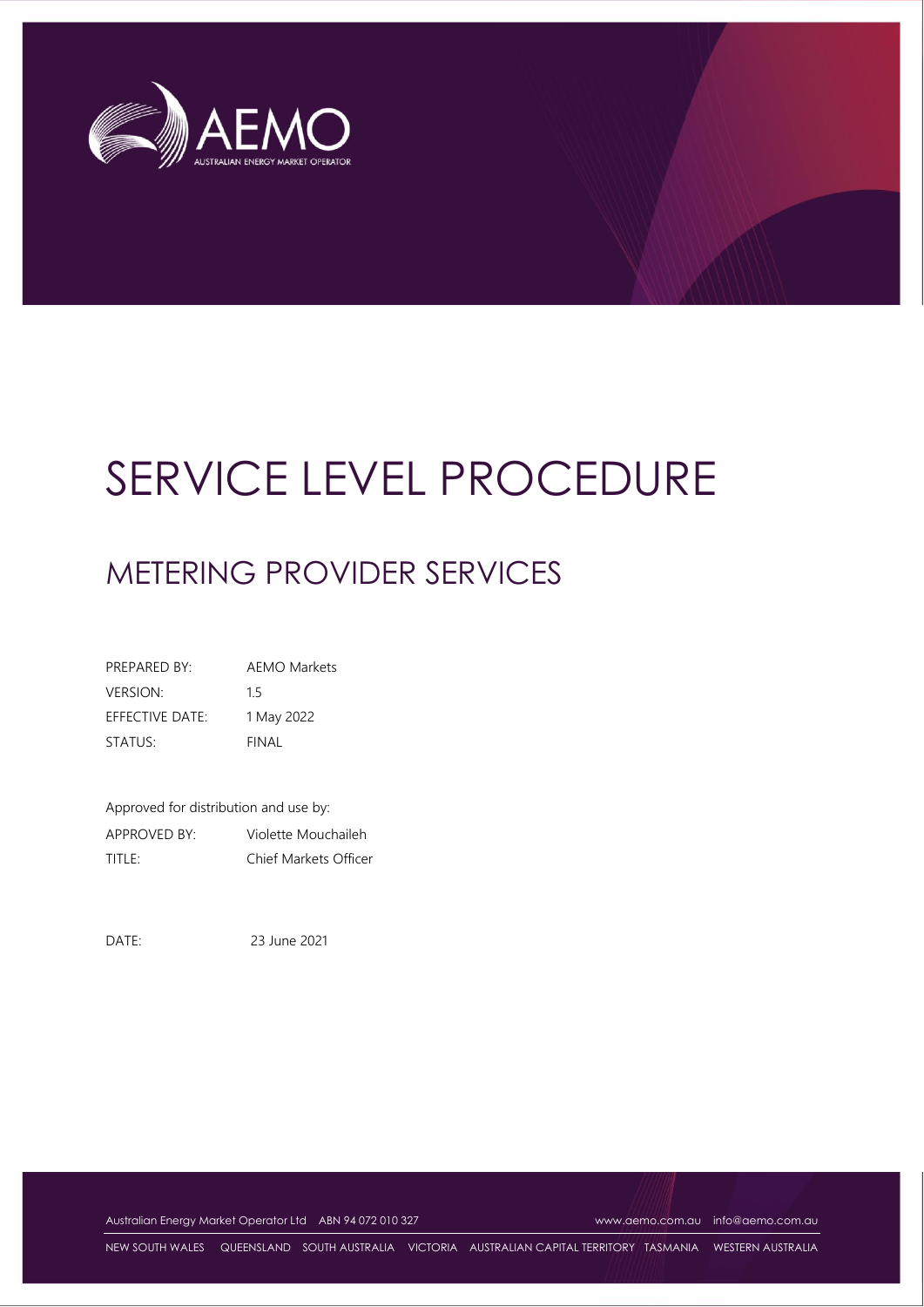

# **VERSION RELEASE HISTORY**

| Version           | <b>Effective Date</b> | Summary of Changes                                                                                                                                                                    |  |  |
|-------------------|-----------------------|---------------------------------------------------------------------------------------------------------------------------------------------------------------------------------------|--|--|
| 1.0<br>1 Dec 2017 |                       | First Issue                                                                                                                                                                           |  |  |
|                   |                       | Document incorporates changes resulting from:                                                                                                                                         |  |  |
|                   |                       | National Electricity Amendment (Expanding competition in metering and<br>related services) Rule 2015. No.12;                                                                          |  |  |
|                   |                       | National Electricity Amendment (Embedded Networks) Rule 2015 No. 15;<br>$\bullet$<br>and                                                                                              |  |  |
|                   |                       | National Electricity Amendment (Meter Replacement Processes) Rule 2016<br>No. 2.                                                                                                      |  |  |
| 1.1               | 1 Dec 2017            | Updated to incorporate clarifications and corrections.                                                                                                                                |  |  |
| 1.2               | 1 Dec 2017            | Updated with feedback from PoC Work Package 3 first stage consultation.                                                                                                               |  |  |
| 1.3               | 1 Dec 2017            | Updated with corrections after PoC WP3 second stage consultation.<br>Final version.                                                                                                   |  |  |
| 1.4               | 20 May 2020           | Updated to incorporate additional clause reference in the National Electricity<br>Amendment (Metering installation timeframes) Rule 2018 No. 15; and amend<br>outdated NER reference. |  |  |
| 1.5               | 1 May 2022            | Updated to include changes for the Metering ICF Package 2020 consultation, the                                                                                                        |  |  |
|                   |                       | changes are for the following Information Change Requests (ICFs):                                                                                                                     |  |  |
|                   |                       | ICF_020 Changes to the clause 4.2 of the SLP to avoid confusion with the<br>terms validation vs verification                                                                          |  |  |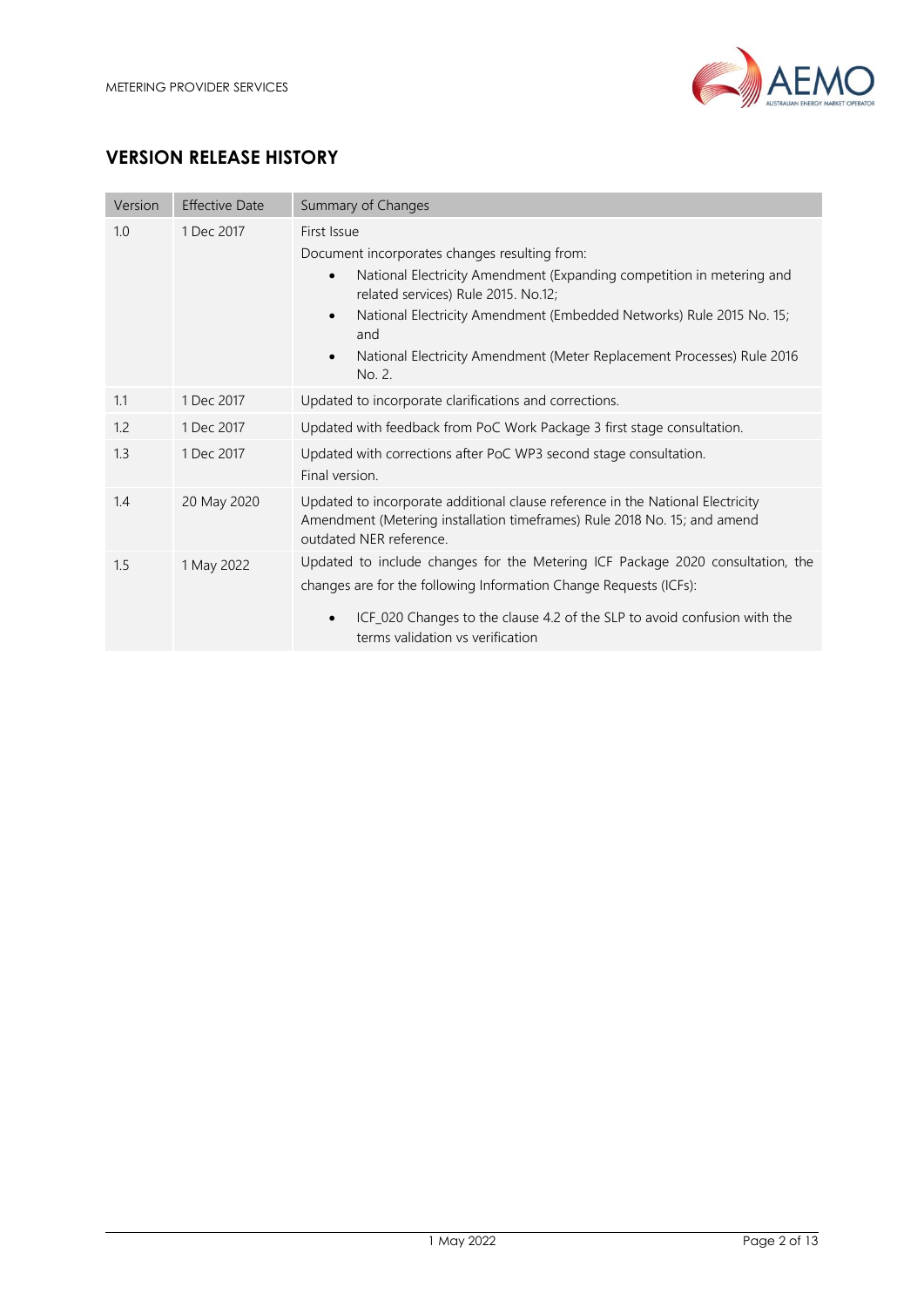

#### **CONTENTS**

| 1.   | <b>INTRODUCTION</b>                                                           | 4              |
|------|-------------------------------------------------------------------------------|----------------|
| 1.1. | Purpose and scope                                                             | 4              |
| 1.2. | Definitions and interpretation                                                | 4              |
| 1.3. | Related documents                                                             | 4              |
| 2.   | <b>GENERAL REQUIREMENTS</b>                                                   | 4              |
| 2.1. | Metering Provider Capability and Competency                                   | 4              |
| 2.2. | Use of sub-contractors                                                        | 5              |
| 2.3. | Insurance                                                                     | 6              |
| 3.   | DEVICE MANAGEMENT AND TEST EQUIPMENT                                          | 6              |
| 3.1. | Procurement                                                                   | 6              |
| 3.2. | Storage, Handling and Transport                                               | 6              |
| 3.3. | Management of Test Equipment                                                  | 6              |
| 3.4. | Management of Meter Programming and Authorised Software                       | 7              |
| 4.   | INSTALLATION AND COMMISSIONING REQUIREMENTS                                   | 7              |
| 4.1. | <b>General Commissioning Requirements</b>                                     | $\overline{7}$ |
| 4.2. | Metering Data Verification Requirements                                       | 8              |
| 4.3. | MSATS updates and notifications following Metering Installation Commissioning | 9              |
| 4.4. | Meter Churn                                                                   | 10             |
| 5.   | METERING INSTALLATION MAINTENANCE                                             | 11             |
| 5.1. | Test Plan                                                                     | 11             |
| 5.2. | Management of Metering Installation Malfunctions                              | 11             |
| 5.3. | Telecommunications                                                            | 11             |
| 5.4. | Non-Conforming Test Results or Calibrations                                   | 11             |
| 6.   | SYSTEMS AND ADMINISTRATION                                                    | 12             |
| 6.1. | Metering Register                                                             | 12             |
| 6.2. | Disaster Recovery                                                             | 12             |
| 6.3. | Audits undertaken by AEMO                                                     | 12             |
| 6.4. | Review of Accreditation                                                       | 13             |
| 6.5. | Quality Systems                                                               | 13             |
| 6.6. | Disputes                                                                      | 13             |

# **TABLES**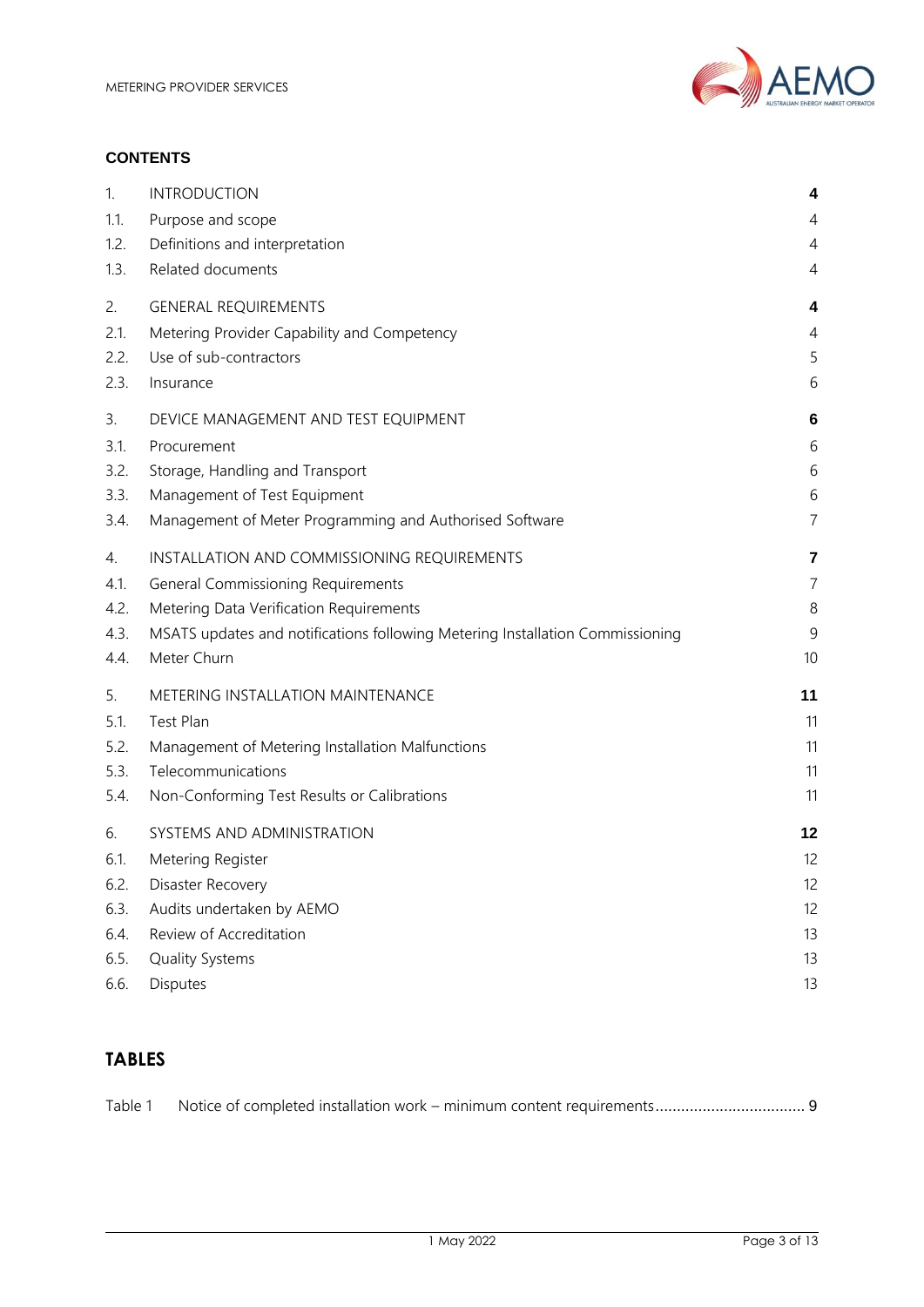

# <span id="page-3-0"></span>**1. INTRODUCTION**

## <span id="page-3-1"></span>**1.1. Purpose and scope**

This Service Level Procedure is made under clause 7.16.6 of the National Electricity Rules (NER) (Procedure).

This Procedure has effect only for the purposes set out in the NER. The NER and the *National Electricity Law* prevail over this Procedure to the extent of any inconsistency.

# <span id="page-3-2"></span>**1.2. Definitions and interpretation**

#### **1.2.1. Glossary**

Terms defined in the *National Electricity Law* and the NER have the same meanings in these Procedures unless otherwise specified in this clause.

Terms defined in the NER are intended to be identified in these Procedures by italicising them, but failure to italicise a defined term does not affect its meaning.

The Retail Electricity Market Procedures – Glossary and Framework:

- (a) Is incorporated into and forms part of this Procedure; and
- (b) Should be read in conjunction with this Procedure.

#### **1.2.2. Interpretation**

This Procedure is subject to the principles of interpretation set out in Schedule 2 of the *National Electricity Law.*

#### <span id="page-3-3"></span>**1.3. Related documents**

| Title                                                                     | Location                                                                                                                                |
|---------------------------------------------------------------------------|-----------------------------------------------------------------------------------------------------------------------------------------|
| <b>CATS</b> Procedures                                                    | http://www.aemo.com.au/Electricity/Policies-and-Procedures/Market-<br>Settlement-and-Transfer-Solutions                                 |
| Metering Service Provider<br><b>Accreditation Procedure</b>               | http://www.aemo.com.au/Electricity/National-Electricity-Market-NEM/Retail-<br>and-metering/Metering-procedures-guidelines-and-processes |
| Metrology Procedure: Part A                                               | http://www.aemo.com.au/Electricity/National-Electricity-Market-NEM/Retail-<br>and-metering                                              |
| <b>NMI Procedures</b>                                                     | http://www.aemo.com.au/Electricity/National-Electricity-Market-NEM/Retail-<br>and-metering/Metering-procedures-guidelines-and-processes |
| Retail Electricity Market Procedures<br>- Glossary and Framework          | http://aemo.com.au/Electricity/National-Electricity-Market-NEM/Retail-and-<br>metering/Glossary-and-Framework                           |
| Service Provider Compliance<br>Assessment and Deregistration<br>Procedure | http://www.aemo.com.au/Electricity/National-Electricity-Market-NEM/Retail-<br>and-metering/Metering-procedures-guidelines-and-processes |

## <span id="page-3-4"></span>**2. GENERAL REQUIREMENTS**

#### <span id="page-3-5"></span>**2.1. Metering Provider Capability and Competency**

In addition to all NER requirements, the MP must: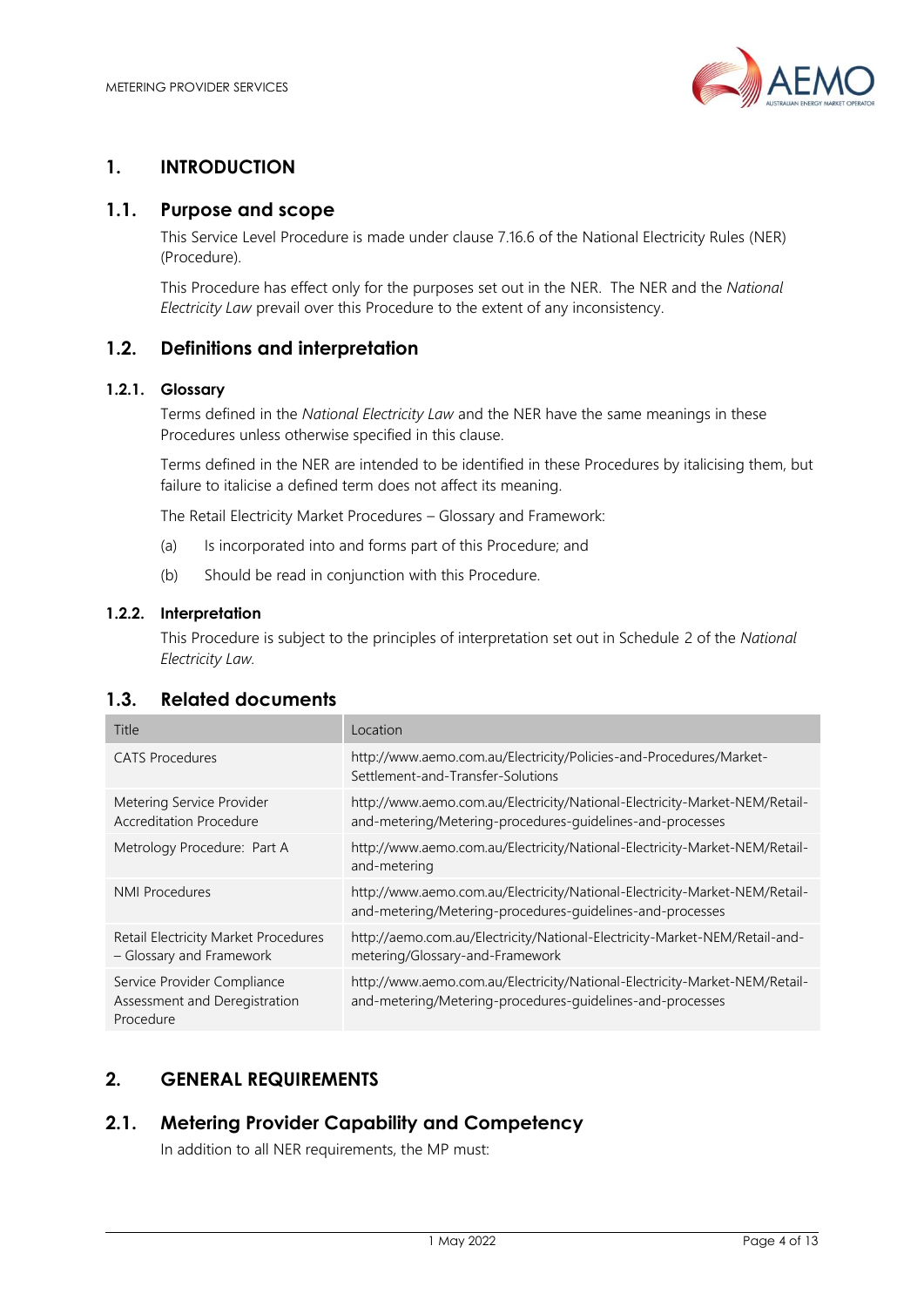

- (a) Employ personnel with the skills, knowledge and expertise necessary for the discharge of the responsibilities under the NER and have procedures for ensuring that personnel maintain their knowledge and understanding of the requirements of the NER;
- (b) Maintain a register of employees, which for each employee must include:
	- (i) Skills, knowledge and expertise;
	- (ii) Qualifications, registrations and accreditations where applicable to the discharge of Metering Provider (MP) duties;
	- (iii) Training undertaken and planned;
	- (iv) Authorisations to provide opinions and interpretations of technical information; and
	- (v) Authorisations to access *metering installations* within secure and restricted areas.
- (c) Have policies and procedures for making statements of opinions and interpretations, documented within the quality system;
- (d) Comply with:
	- (i) AS3000 Wiring Rules;
	- (ii) Applicable Australian Communications and Media Authority (ACMA) communications and cabling requirements;
	- (iii) Applicable ACMA Regulatory Compliance Mark (RMC) requirements for Electro Magnetic Compatibility (EMC) standards and as updated from time to time, or C-Tick compliance requirements for items labelled prior to 1 March 2016;
	- (iv) Jurisdictional legislation, including safety legislation and regulations; and
	- (v) Any reasonable requirements of the Local Network Service Provider (LNSP) when working on or around LNSP assets.
- (e) Undertake the provision, installation and maintenance of *metering installations* using the processes for which the MP has been accredited; and
- (f) Comply with all directions from AEMO to fulfil any obligation under this Procedure.

#### <span id="page-4-0"></span>**2.2. Use of sub-contractors**

Where a Metering Provider (MP) engages a sub-contractor to perform any of its obligations specified in the NER or this Procedure, the MP:

- (a) Must have policies and procedures for assessing the sub-contractor's capability, competency and processes, procedures and systems, to ensure that they are compliant with the NER;
- (b) Must ensure that auditable processes are in place to certify that all work performed by the sub-contractor complies with the NER and this Procedure;
- (c) Remains liable for all acts and omissions of any sub-contractor;
- (d) Must authorise the sub-contractor to provide any specific opinion or interpretation of technical information;
- (e) Must provide AEMO, upon request, with any information pertaining to the sub-contractor that AEMO reasonably considers necessary for the discharge of the MP's responsibilities under the NER;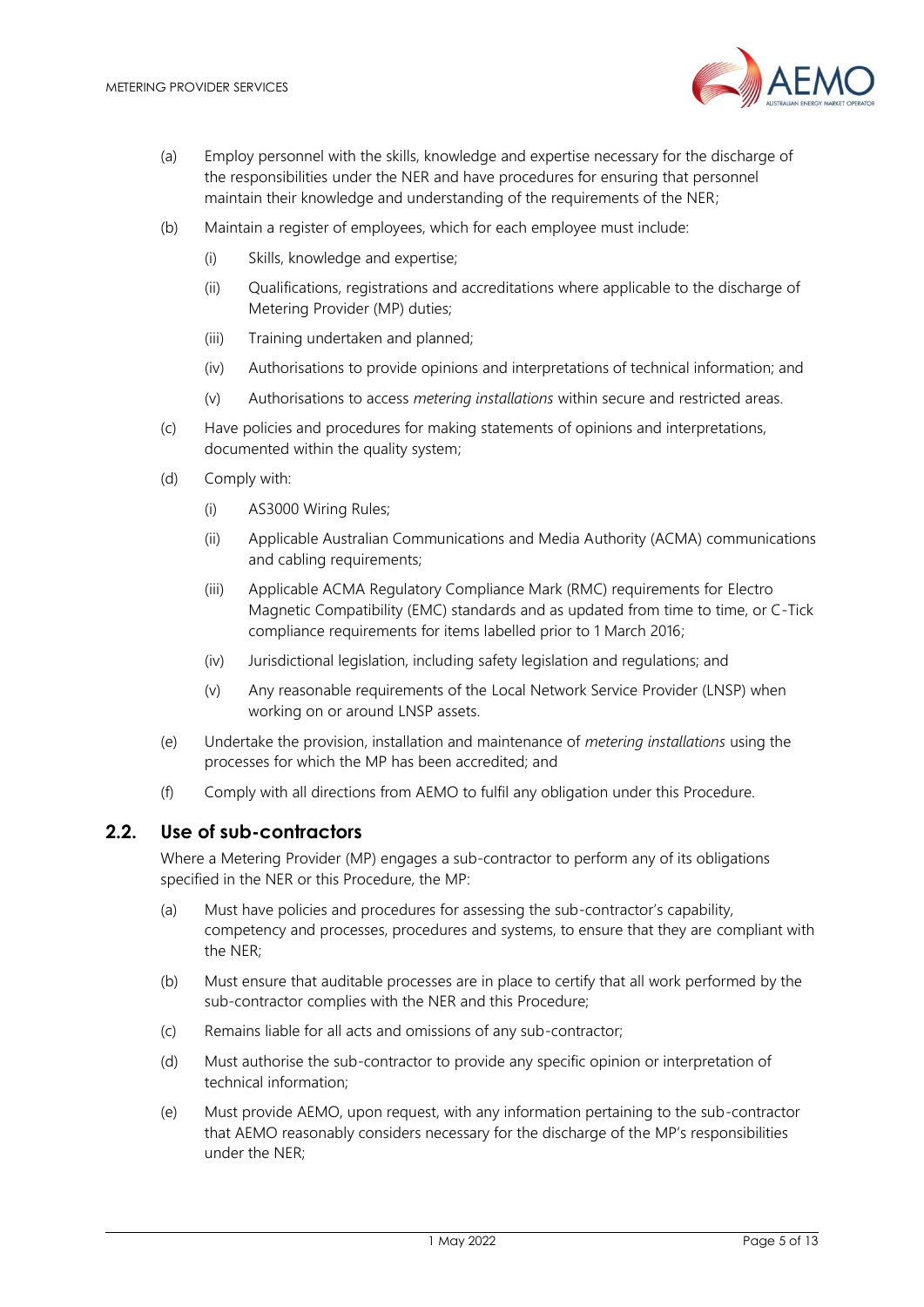

- (f) Must notify AEMO immediately if the MP elects to engage or change a sub-contractor for the delivery of any part of the services for which the MP is accredited; and
- (g) May be required to undertake an accreditation review to approve the engagement or change of a sub-contractor.

#### <span id="page-5-0"></span>**2.3. Insurance**

The MP must:

- (a) Hold public liability insurance for an amount not less than \$10,000,000 per occurrence;
- (b) Hold professional indemnity insurance for an amount of not less than \$1,000,000 per occurrence, which must be maintained for a period of seven years after termination of the MP's registration; and
- (c) Provide AEMO with certified certificates of currency upon request.<sup>1</sup>

## <span id="page-5-1"></span>**3. DEVICE MANAGEMENT AND TEST EQUIPMENT**

#### <span id="page-5-2"></span>**3.1. Procurement**

The MP must have processes and systems in place for the procurement of *meters*, *instrument transformers* and any other devices that can be installed by the MP within a *metering installation*, and ensure that *metering installation* components are suitable for use in accordance with the NER.

#### <span id="page-5-3"></span>**3.2. Storage, Handling and Transport**

- (a) The MP must have processes that are consistent with Good Industry Practice, specifying the requirements for storage, handling (including packaging) and transport (including return to owner) of any equipment that is calibrated including *meters*, *instrument transformers* and test equipment. The processes must be designed to:
	- (i) Minimise the risk of physical or environmental damage to the equipment; and
	- (ii) Identify conditions under which the physical condition of the equipment or accuracy is compromised as a result of storage, transport or handling.
- (b) The MP must ensure that *meters*, *instrument transformers*, devices removed from the *metering installation* and *network devices* are returned to their owner within 10 *business days* following their removal, unless otherwise agreed with the owner.

#### <span id="page-5-4"></span>**3.3. Management of Test Equipment**

The MP must:

- (a) Establish a register of test equipment used for testing *metering installations*, *meters* and *instrument transformers*;
- (b) Maintain records of test equipment, including records of calibration certificates, for a period of seven years from the issue date of the calibration certificate;

<sup>1</sup> If an MDP and MP or MC (as applicable) are the same legal entity, a single insurance policy for public liability insurance for an amount not less than \$10,000,000 per occurrence and professional indemnity insurance for an amount of not less than \$1,000,000 per occurrence that covers the operations of the MDP, MP and MC Roles (as applicable) will satisfy the insurance requirements under this Procedure, the Service Level Procedure (MDP) and eligibility requirements for registration as an MC.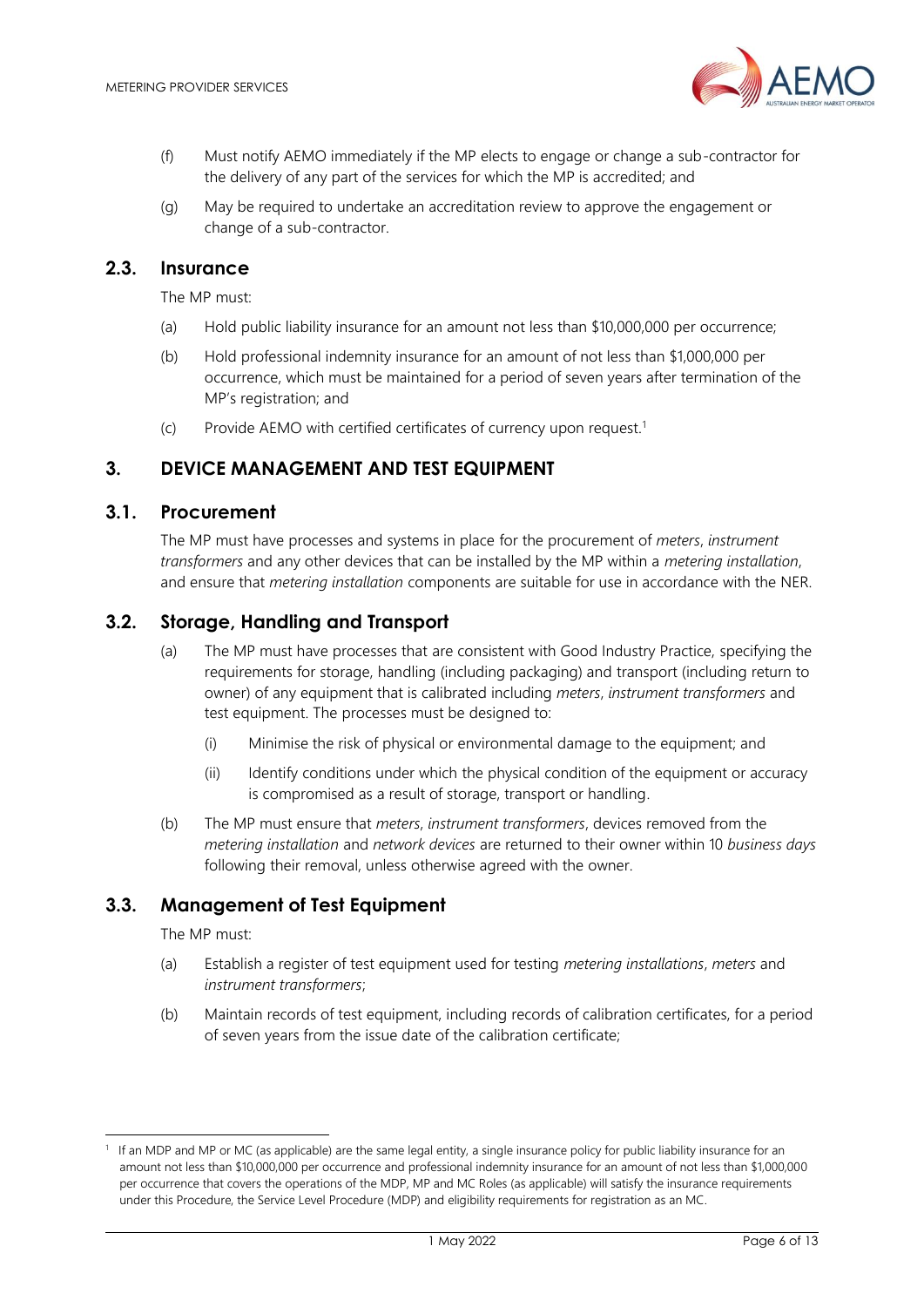

- (c) Ensure that all test equipment is calibrated by a *NATA* accredited testing laboratory holding ISO 9001 and 17025 accreditation for the calibration of test equipment, current at the time of calibration; and
- (d) Ensure that all tests are undertaken with test equipment where the calibration certificate is current and stated calibration due date has not passed.

#### <span id="page-6-0"></span>**3.4. Management of Meter Programming and Authorised Software**

The MP must:

- (e) Establish a register of equipment and authorised software used for programming *meters*; and
- (f) Maintain records of equipment, authorised software and programs used for programming *meters*, including any changes to firmware or software within the *meter*, for a period of seven years from the most recent date of use.

## <span id="page-6-1"></span>**4. INSTALLATION AND COMMISSIONING REQUIREMENTS**

#### <span id="page-6-2"></span>**4.1. General Commissioning Requirements**

The MP must develop, maintain and operate processes and procedures for the installation and commissioning of *metering installations* for which they are accredited, which must include installation and verification requirements to ensure:

- (a) Electrical wiring at the *metering installation* is:
	- (i) Wired and terminated in compliance with *meter* and *instrument transformer* manufacturer requirements, relevant *Australian Standards* and Jurisdictional documents;
	- (ii) Terminated in a manner that ensures no electrical conductors are exposed, that the cable type and size, and number of cables terminated in any one termination are appropriate and that all terminations are tight;
	- (iii) Of an appropriate cable type, size and insulation meets the requirements of AS 3000;
	- (iv) Connected with the correct polarity at each termination and connection; and
	- (v) Connected with the correct phase sequence, where three phases are connected at the *metering installation*; in the case of a change to an existing *metering installation*, the existing phase sequence is maintained.
- (b) the accuracy class of *metering installations* and any documentation from a certified body verifying the errors of *meters* and *instrument transformers* comply with the NER;
- (c) Nameplate information reflects the design accuracy class of the *meters* and *instrument transformers*;
- (d) The actual connected ratios of all *instrument transformers* at a *metering installation* and the calculation of the constant to be applied to the collection and processing of *metering data* by the MDP are aligned;
- (e) Burdens applied to *instrument transformers* are within the rated burden specified on the name plate of the *instrument transformer*;
- (f) *Voltage* phase sequence relationships are correct unless the MP can verify to the satisfaction of AEMO the accuracy of the *metering installation* when a non-standard phase sequence is applied;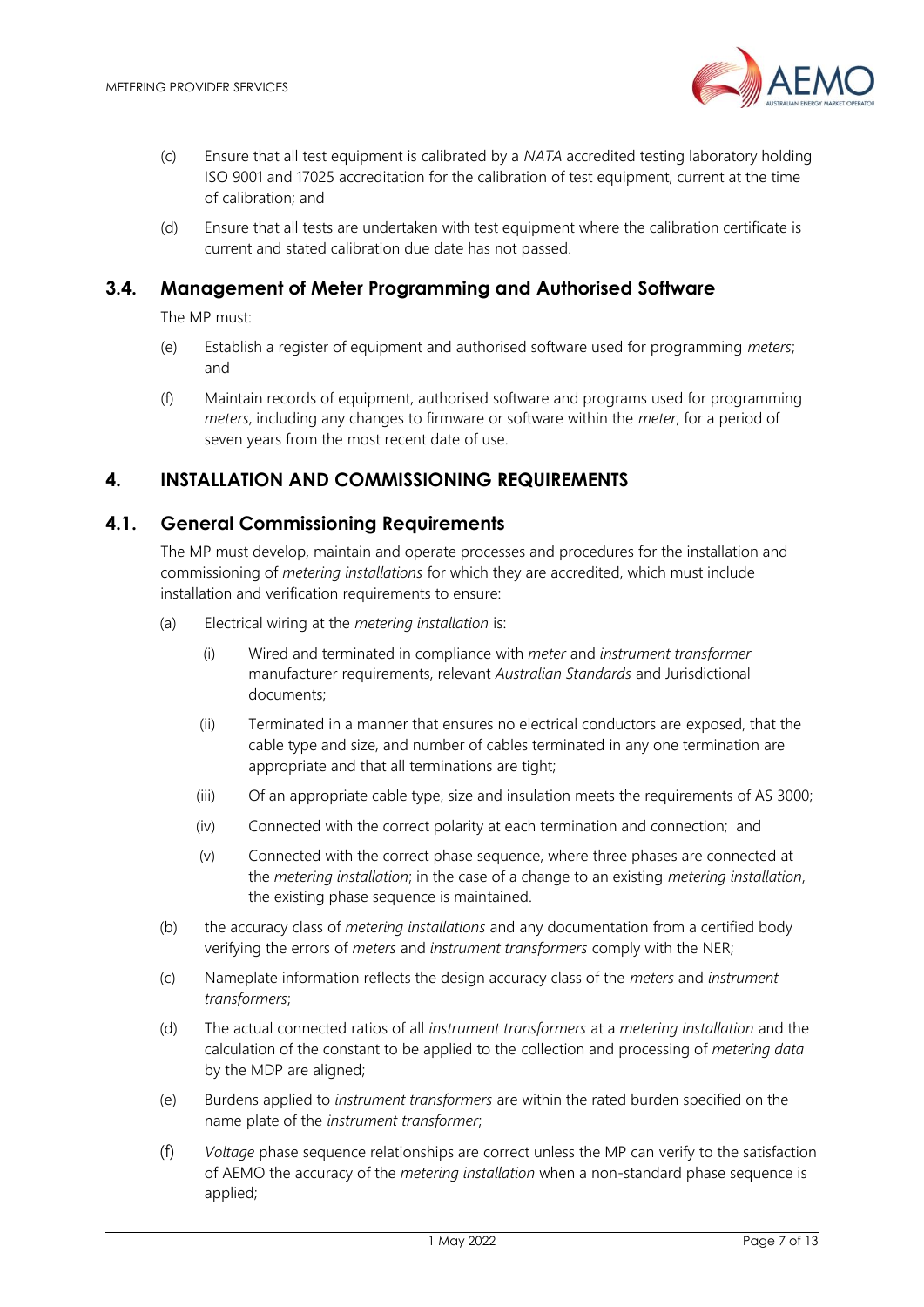

- (g) The combined current and *voltage* phase relationships at the *meter* terminals are correct;
- (h) The *meter* programming parameters, display and error functions are all correct in accordance with manufacturer specifications, including the measurement of the forward rotation of *energy* applied to the *meter*, and that the correct pulse rates have been programmed into the *meter*;
- (i) Where the *metering installation* includes *instrument transformers*, register readings are validated by use of a *load* being placed on the load side of the *metering installation* and may include a timing check by comparing the readings on the *meter* display or pulse indicators against load and time;
- (j) Where the *metering installation* has Meter Alarms, occurrences of alarms identified upon commissioning are investigated and resolved prior to leaving the Site;
- (k) For a *small customer metering installation* where the MC has not obtained an exemption from AEMO under clause 7.8.4 of the NER to provide a *meter* without telecommunications (type 4A) and the *small customer* has not communicated its refusal to the installation or proposed installation of a type 4 *metering installation* in accordance with clause 7.8.4(e) of the NER, the *metering installation* is classified as type 4 and meets the *minimum services specification*;
- (l) Where an aerial or antenna is installed as part of the *metering installation*, it is installed in accordance with the manufacturer's instructions and in a manner that maintains the integrity of the *meter* enclosure, including water and environmental seals; and
- (m) The time setting of the *metering installation* is referenced in accordance with clause 7.10.6 of the NER.

#### <span id="page-7-0"></span>**4.2. Metering Data Verification Requirements**

The MP must develop, maintain and operate processes and procedures for the Verification of *interval metering data* with the Metering Data Provider (MDP) upon the installation or alteration of that *metering installation*, which must include processes to ensure that:

- (a) Where a *metering installation* has *remote acquisition* capability:
	- (i) Remote communication with the *meter* is established and is of sufficient quality to support communication and *metering data* transfer; and
	- (ii) For a *metering installation* that is not a whole current *small customer metering installation*, the measured and stored *interval energy data* within the *meter's* buffer is Verified with the *interval metering data* as remotely read and stored within the MDP's *metering data services database*; or
	- (iii) For whole current *small customer metering installations* and whole current VICAMI meters, *metering data* may be Verified in accordance with section 12.5 of Metrology Procedure: Part A;
- (b) For manually read *metering installations*, *metering data* is Verified in accordance with clause 12.5 of the Metrology Procedure: Part A;
- (c) Where Verification has failed or cannot reasonably be undertaken, the MP must inform the MDP and the Metering Coordinator (MC) that the *metering installation* cannot be Verified and undertake wiring checks which visibly verify correct connection and phase relationships of *voltage* and current circuits and also undertake one or more of the following alternative measurements and commissioning checks to enable the MC and MP to confirm that the *metering installation* complies with the NER: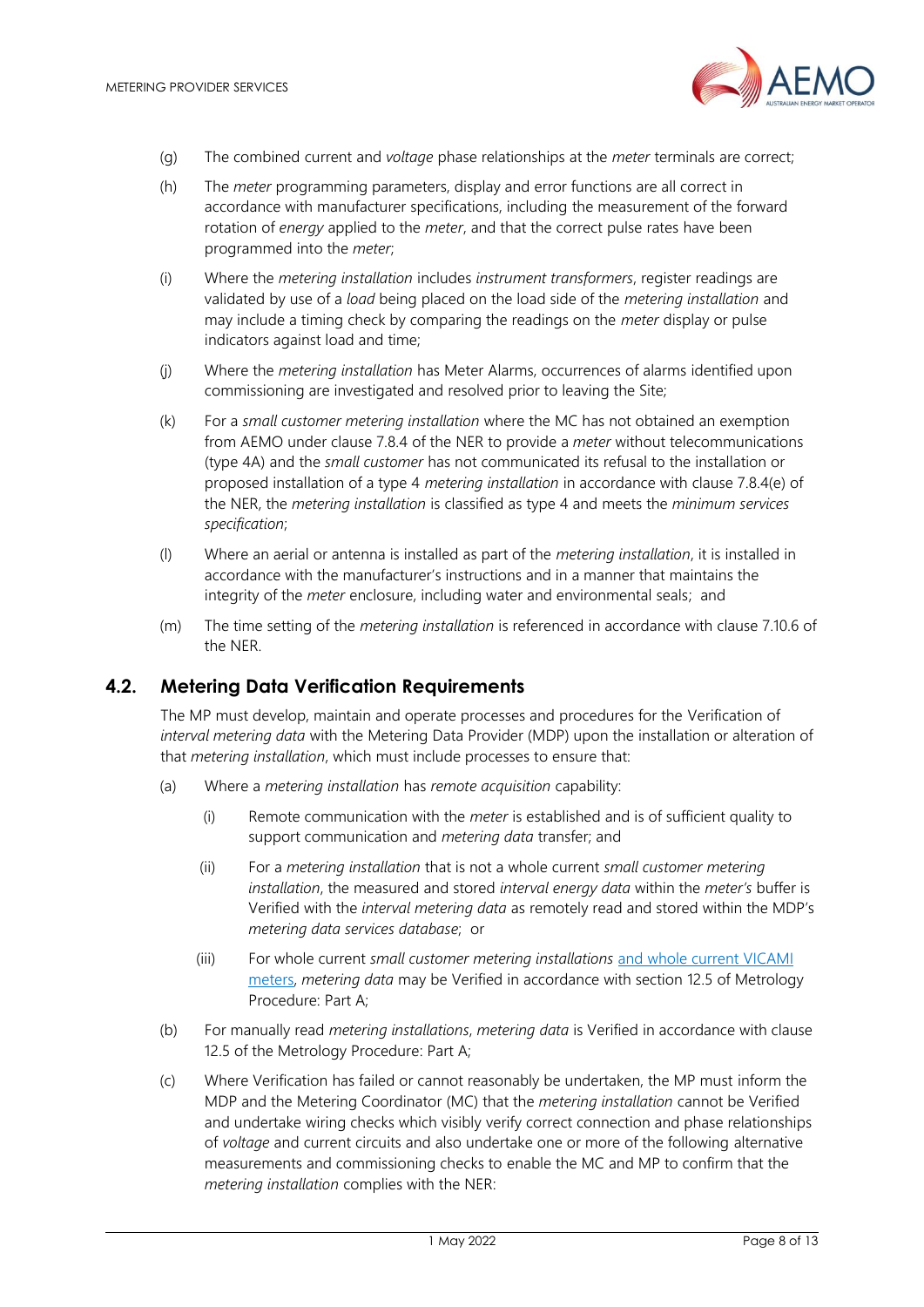

- (i) Utilisation of *meter energy* measurement to calculate *load*/demand and that this value is reflective of expected magnitude;
- (ii) Use of a dummy *load* or phantom *load* box to Verify correct *energy* measurement at the *metering installation*; and
- (iii) Compare *meter* measurement of *energy* or *load* with an alternative measurement of demand, current and other measurements of electrical energy; and
- (d) Where the MP has undertaken in-situ testing to Verify correct *energy* measurement at the *metering installation*, the MP must inform the MDP of the start and end times of the test to facilitate the MDP Substituting and Validating *metering data*.

# <span id="page-8-0"></span>**4.3. MSATS updates and notifications following Metering Installation Commissioning**

Following *metering installation* commissioning, the MP must:

- (a) Ensure that all relevant *NMI Standing Data* for the *connection point* is updated within five *business days* from the *day* that the MP is appointed as the MP for a *market load* in MSATS, including:
	- (i) Entry and update of relevant *NMI Standing Data* information into the MP's systems and databases; and
	- (ii) Provision of meter change installation notice to the respective MC and MDP(s) for the *connection point*; and
- (b) Provide a notice of completed *metering installation* work to the LNSP within two *business days* of completion of the installation with the minimum content requirements provided in Table 1, and in a format agreed with the Local Network Service Provider (LNSP).

| Information<br>category      | Field                  | Description                                                                                                                                                 |
|------------------------------|------------------------|-------------------------------------------------------------------------------------------------------------------------------------------------------------|
| Metering installation        | <b>NMI</b>             | NMI for the metering installation.                                                                                                                          |
|                              |                        | Does not include NMI suffix or check-digit                                                                                                                  |
|                              | Date and time          | The date and time the <i>metering installation</i> work was completed.                                                                                      |
| Metering device(s)           | Meter number(s)        | The Meter Serial ID(s) recorded in MSATS                                                                                                                    |
|                              | Action(s)              | For each <i>meter</i> , confirming the action performed, for example: installed,<br>removed, reconfigured, existing unchanged                               |
|                              | Suffix                 | For each meter remaining at the metering installation, the NMI suffix, for<br>example: E1, B1, Q1, K1, and the network tariff for each NMI suffix.          |
|                              | Load type              | For each meter remaining at the metering installation, the load type<br>connected to the meter, for example: general supply, Controlled Load,<br>generation |
|                              | Meter reading          | Where an Accumulation Meter is at the metering installation                                                                                                 |
| Control device(s)            | Equipment<br>number    | The serial number(s), or other identification number(s) on the control<br>device(s).                                                                        |
|                              | Action(s)              | For each control device, confirming the action performed, for example:<br>installed, removed, reconfigured, existing unchanged                              |
|                              | Channel                | The channel setting of the control equipment at the metering installation                                                                                   |
| Instrument<br>transformer(s) | Equipment<br>number(s) | The serial number(s), or other identification number(s) on the instrument<br>transformer(s)                                                                 |
|                              | Type                   | The instrument transformer type, for example: CT, VT                                                                                                        |

#### <span id="page-8-1"></span>**Table 1 Notice of completed installation work – minimum content requirements**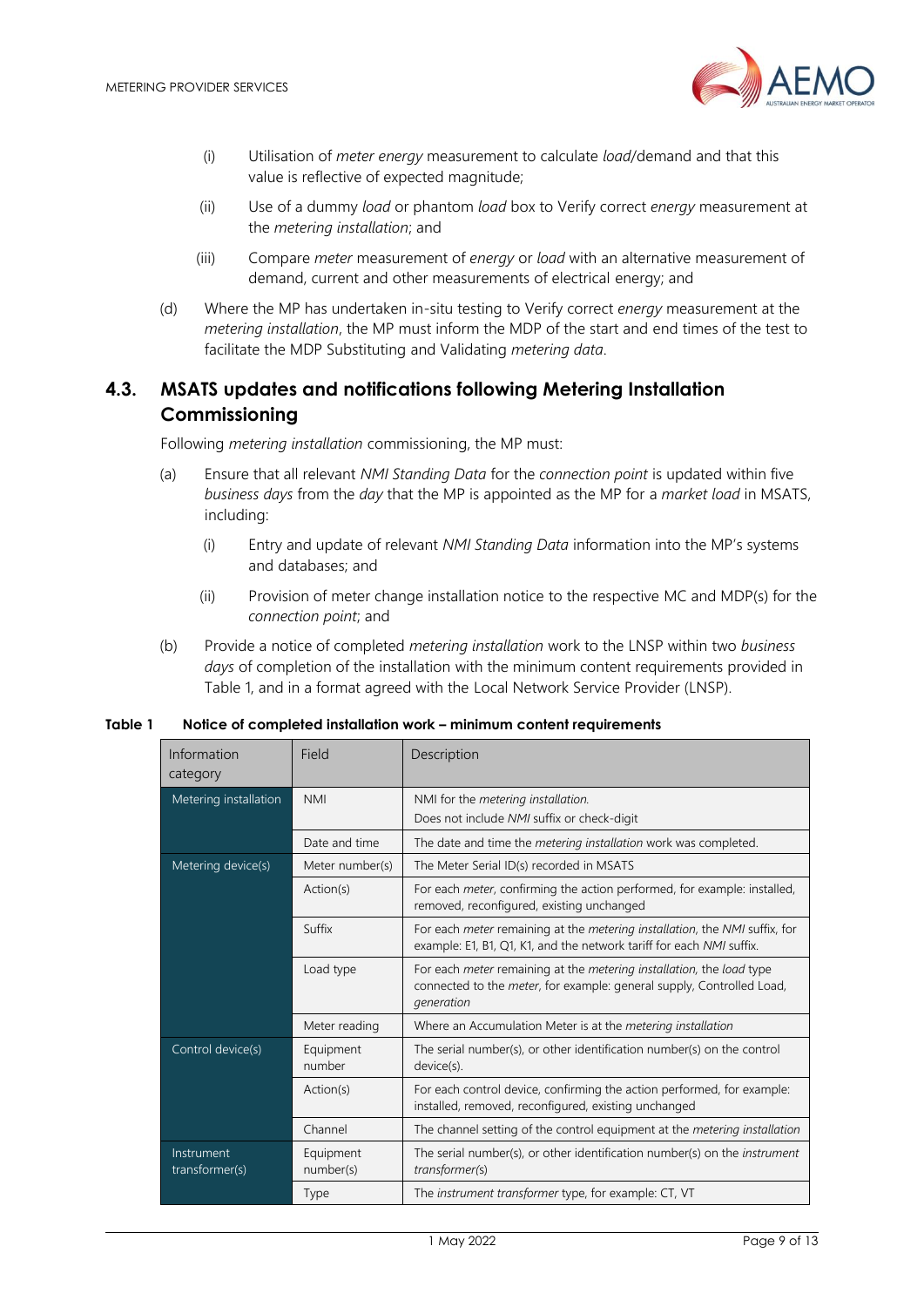

| Information<br>category | Field                     | Description                                                                                                                                                                                                    |
|-------------------------|---------------------------|----------------------------------------------------------------------------------------------------------------------------------------------------------------------------------------------------------------|
|                         | Action                    | For each <i>instrument transformer</i> , confirming the action performed, for<br>example: installed, removed, reconfigured, existing unchanged                                                                 |
| Network Device          | Equipment<br>number(s)    | Where a <i>network device</i> is installed or remains connected to the<br><i>metering installation</i> , the serial number(s), asset number(s), and other<br>identification number(s) on the network device(s) |
|                         | Action                    | For any network device at the metering installation, confirm the action<br>performed, for example: installed, removed, reconfigured, existing<br>unchanged                                                     |
| Test results            | Test results              | Confirmation that <i>metering installation</i> commissioning tests passed or<br>failed.                                                                                                                        |
| Metering Provider       | Participant<br>identifier | The MP's Participant ID.                                                                                                                                                                                       |

#### <span id="page-9-0"></span>**4.4. Meter Churn**

- (a) An MP may undertake a Meter Churn only after:
	- (i) Authorised to do so by the Current MC; and
	- (ii) If the MP is a New MP and the relevant Change Request has passed the Objection Logging Period.
- (b) Where Meter Churn is to be carried out by a New MP and the *metering installation* has *remote acquisition,* prior to carrying out the Meter Churn the New MP must:
	- (i) Use reasonable endeavours to contact the Current MDP;
	- (ii) Provide the Current MDP with details of the New MDP and New MP and their Participant IDs; and
	- (iii) Request and confirm that the Current MDP undertakes a Final Reading.
- (c) Where Meter Churn is to be carried out by a New MP and the *metering installation* does not have *remote acquisition*, the New MP must use reasonable endeavours to contact the Current MDP to confirm that a Meter Churn is to be carried out and provide the Current MDP with details of the New MDP and New MP and their Participant IDs.
- (d) On completion of the Meter Churn the MP must ensure that sufficient information is captured regarding the removal of the old *metering installation* components and the testing and commissioning of the new *metering installation* components.
- (e) The MP must provide the MDP with formal confirmation of the new *metering installation* details and commissioning times.
- (f) When replacing a *metering installation* with *accumulated metering data* with a *metering installation* with *interval metering data* or vice versa, the MP must ensure the *meter* register record in MSATS is updated accordingly using the *day* of:
	- (i) Physical removal of the old *meter(s)* as the removal date; and
	- (ii) Physical installation of the new *meter(s)* as the installation date.
- (g) The MP must ensure that all redundant *network devices* that do not form part of the *metering installation*, are recorded as "removed" in Market Settlements and Transfer Solution (MSATS) following the Meter Churn.
- (h) The MP must ensure that MSATS is updated within five *business days* from the day of the Meter Churn.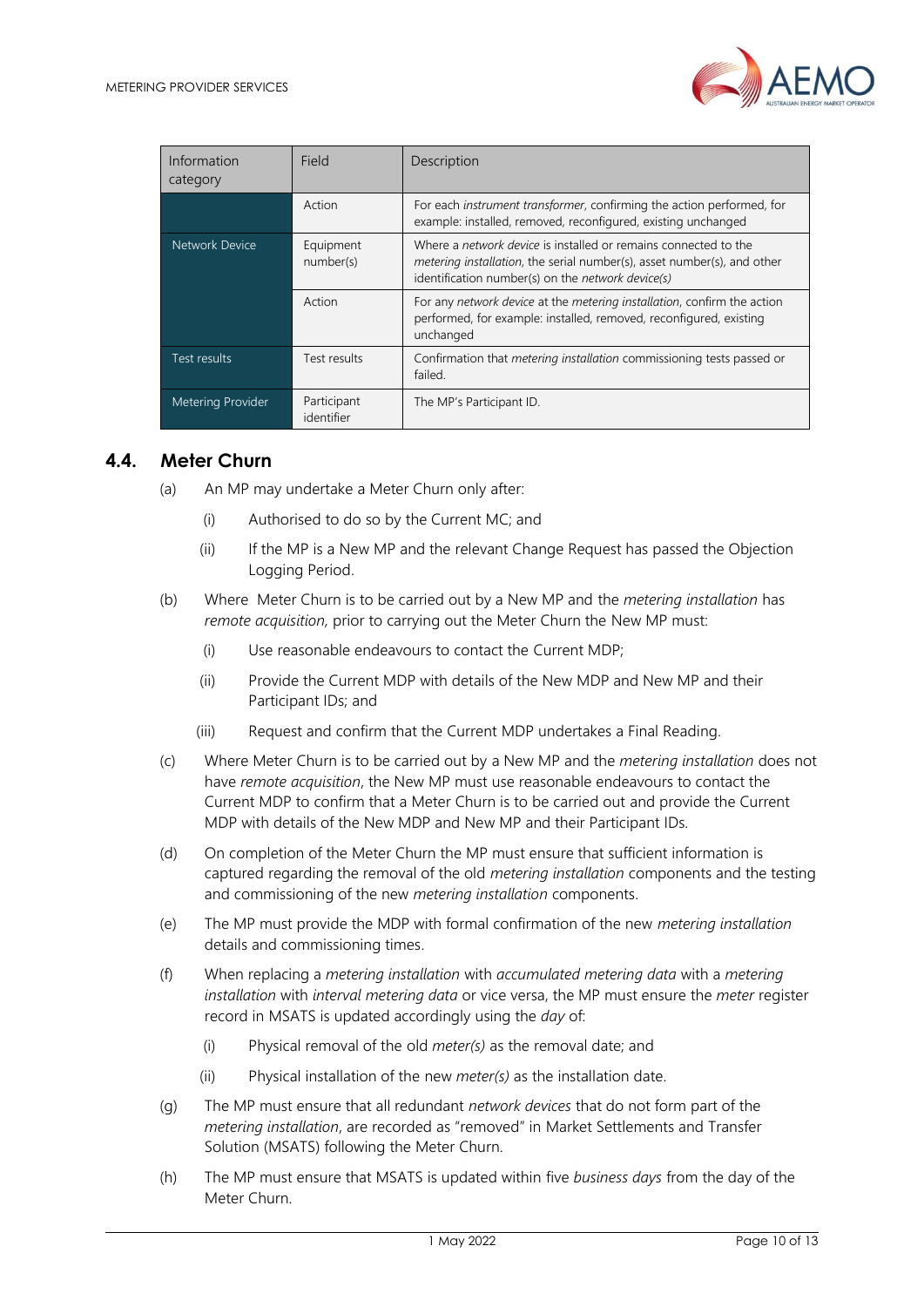

(i) Where the MP reasonably suspects or identifies evidence of tampering or electricity theft at the *metering installation*, the MP must inform the MC and, if the MP is a New MP, the Current MP, and not proceed with the Meter Churn unless the MC instructs the MP to proceed.

# <span id="page-10-0"></span>**5. METERING INSTALLATION MAINTENANCE**

#### <span id="page-10-1"></span>**5.1. Test Plan**

- (a) The MP must develop and maintain a test plan that provides confirmation of the MP's testing approach to ensure *metering installations* for which the MP is nominated to maintain as recorded in MSATS, are maintained:
	- (i) In accordance with the testing and inspection requirements of the NER;
	- (ii) In accordance with the MC Asset Management Strategies; or
	- (iii) Any combination of the above.
- (b) As a minimum, an MP's test plan must include:
	- (i) The approach to testing and inspecting for each *metering installation*, or groups of *metering installations*;
	- (ii) Where appropriate, the approach to testing and inspecting various device types; and
	- (iii) The details of the test equipment and test methodology to be employed in undertaking works considered in the test plan.

#### <span id="page-10-2"></span>**5.2. Management of Metering Installation Malfunctions**

- (a) The MP must have processes and systems to support the MC in identifying and rectifying a *metering installation malfunction* in the timeframes specified in clause 7.8.10(a) and 7.8.10(aa) of the NER.
- (b) Where an MP identifies a *metering installation malfunction*, the MP must advise the MDP and MC within one *business day* of identification in accordance with clause 7.8.10(d) of the NER.

#### <span id="page-10-3"></span>**5.3. Telecommunications**

- (a) The MP must notify the MDP and MC if communications equipment is to be temporarily disconnected such that it may affect the *remote acquisition* of *metering data*.
- (b) The MP must use reasonable endeavours to assist the MC and the MDP with the manual collection of *metering data* from the *metering installation* where *remote acquisition* becomes unavailable.

#### <span id="page-10-4"></span>**5.4. Non-Conforming Test Results or Calibrations**

The MP must have a process for the management of non-conforming test results or calibrations at a *metering installation*, and for devices removed from a *metering installation* for testing and evaluation, which must include:

- (a) A process to perform the evaluation of the non-conformance;
- (b) Authority for management of the non-conformance;
- (c) Notification of the non-conformance to parties affected by the non-conformance, which must include the Metering Coordinator (MC), Metering Data Provider (MDP), Financially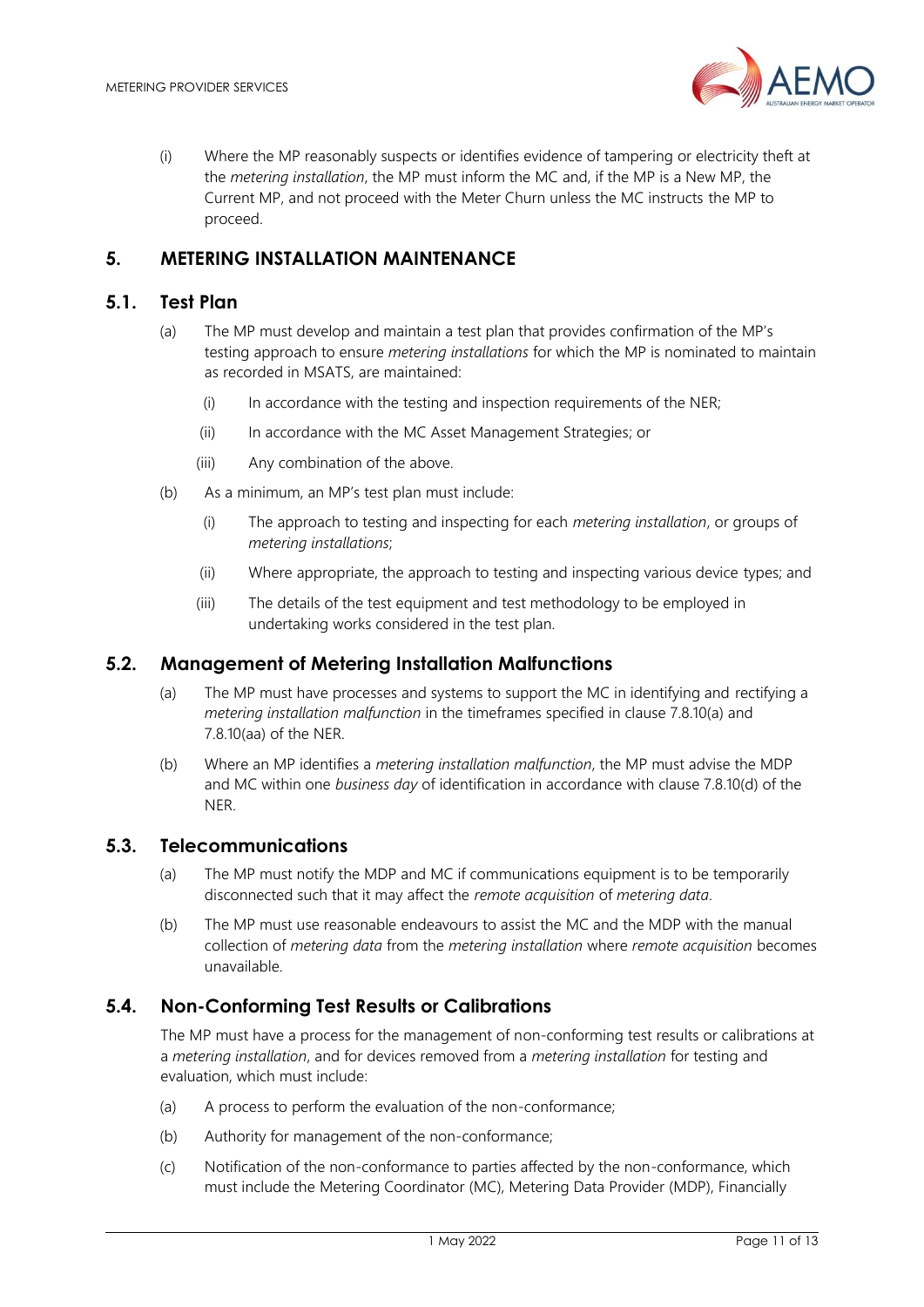

Responsible Market Participant (FRMP), Local Network Service Provider (LNSP), AEMO and where in the case of a *child connection point*, the Embedded Network Manager (ENM); and

(d) Initiation of corrective action.

## <span id="page-11-0"></span>**6. SYSTEMS AND ADMINISTRATION**

#### <span id="page-11-1"></span>**6.1. Metering Register**

- (a) The MP must establish and maintain a register of *metering installations* which must include the details listed in clause S7.1.2 (b) of the NER, the contents of which must be accessible on-line for a minimum of 13 months for each *metering installation* from when the details of the *metering installation* are first recorded in the register and may be archived after this period.
- (b) The register must be retained for seven years for each *metering installation* from when the details of the *metering installation* are first recorded in the register and any archiving retrieval mechanisms must facilitate analysis and management of information using the same processing rules applied to the on-line register.
- (c) The MP must provide information from their register of *metering installations* to a party authorised to receive data in accordance with clause 7.15.5 of the NER in a timeframe agreed with that party.

#### <span id="page-11-2"></span>**6.2. Disaster Recovery**

- (a) The MP must establish and maintain a disaster recovery plan and business continuity processes that include:
	- (i) Dentailed documentation that is maintained up to date, showing revisions and the date of the last review;
	- (ii) Confirmation at least annually by the MP's management that the plan is current for the systems and processes in place; and
	- (iii) Confirmation that the plan has been subjected to an annual end-to-end test that facilitates both a 'fail-over' from and 'recovery' back to the production system.
- (b) In the event of an IT system failure, the MP must ensure that systems are returned to normal operational service within five *business days* of the failure, as evidenced by:
	- (i) The software and the most recent back-up of data being restored to operational service within the five *business days*; and
	- (ii) No outstanding processing or delivery of *NMI Standing Data* to AEMO and *Market Participants*.
- (c) The MP must at its earliest opportunity notify AEMO of any failure where the MP has a requirement to implement its disaster recovery plan.

#### <span id="page-11-3"></span>**6.3. Audits undertaken by AEMO**

- (a) The MP must undertake all services in a manner that is auditable by AEMO and must provide all reasonable assistance to AEMO in discharging its obligations under the NER in relation to *metering installations*, including co-operating with and providing assistance to AEMO when AEMO periodically reviews each *metering installation* and the qualifications of each MP.
- (b) AEMO will audit MPs as follows: